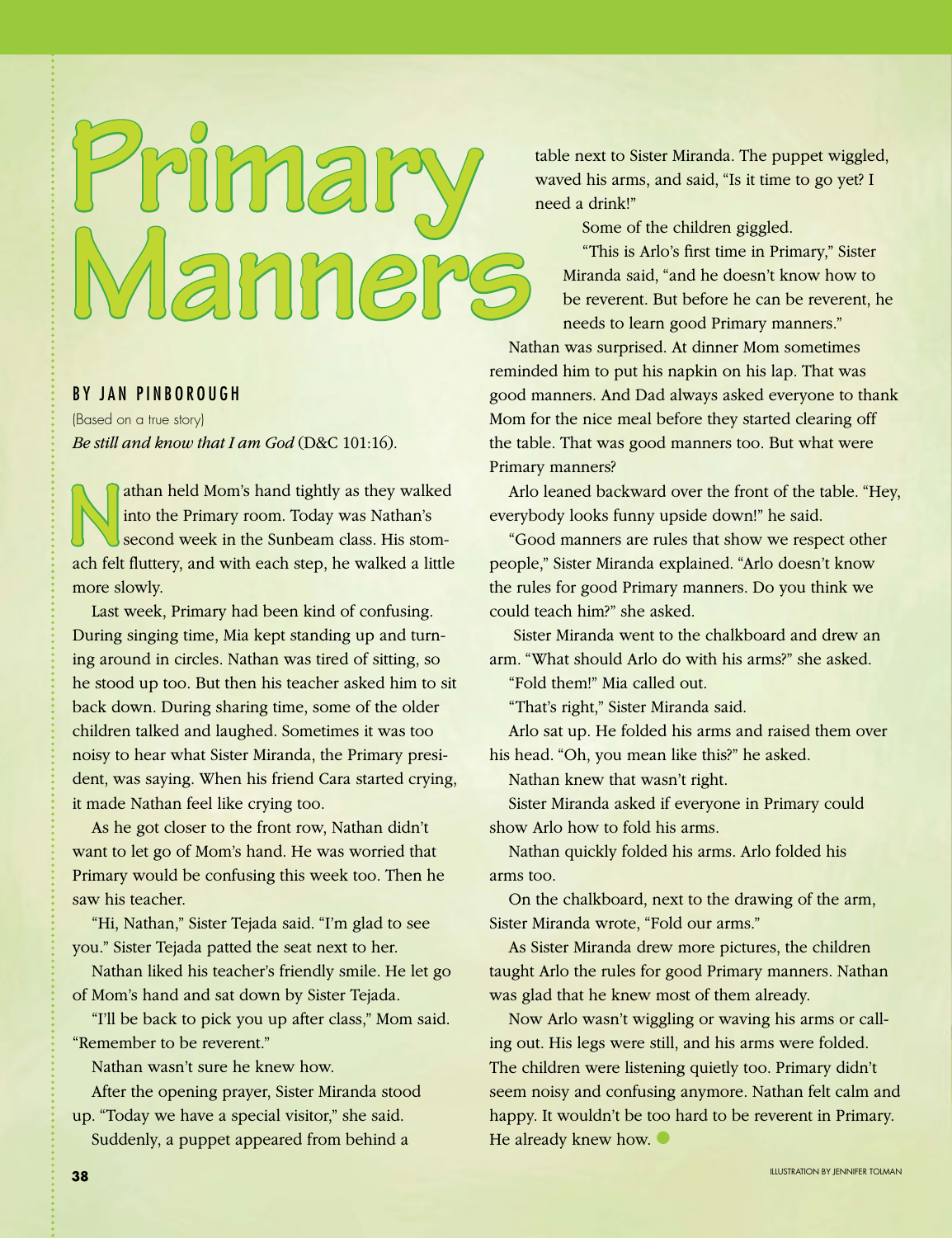

 *Fold our arms.*

*Walk quietly.*

∞

*Raise our hands for a turn to talk.*



*Use a quiet voice.*

*Listen to our teacher.*